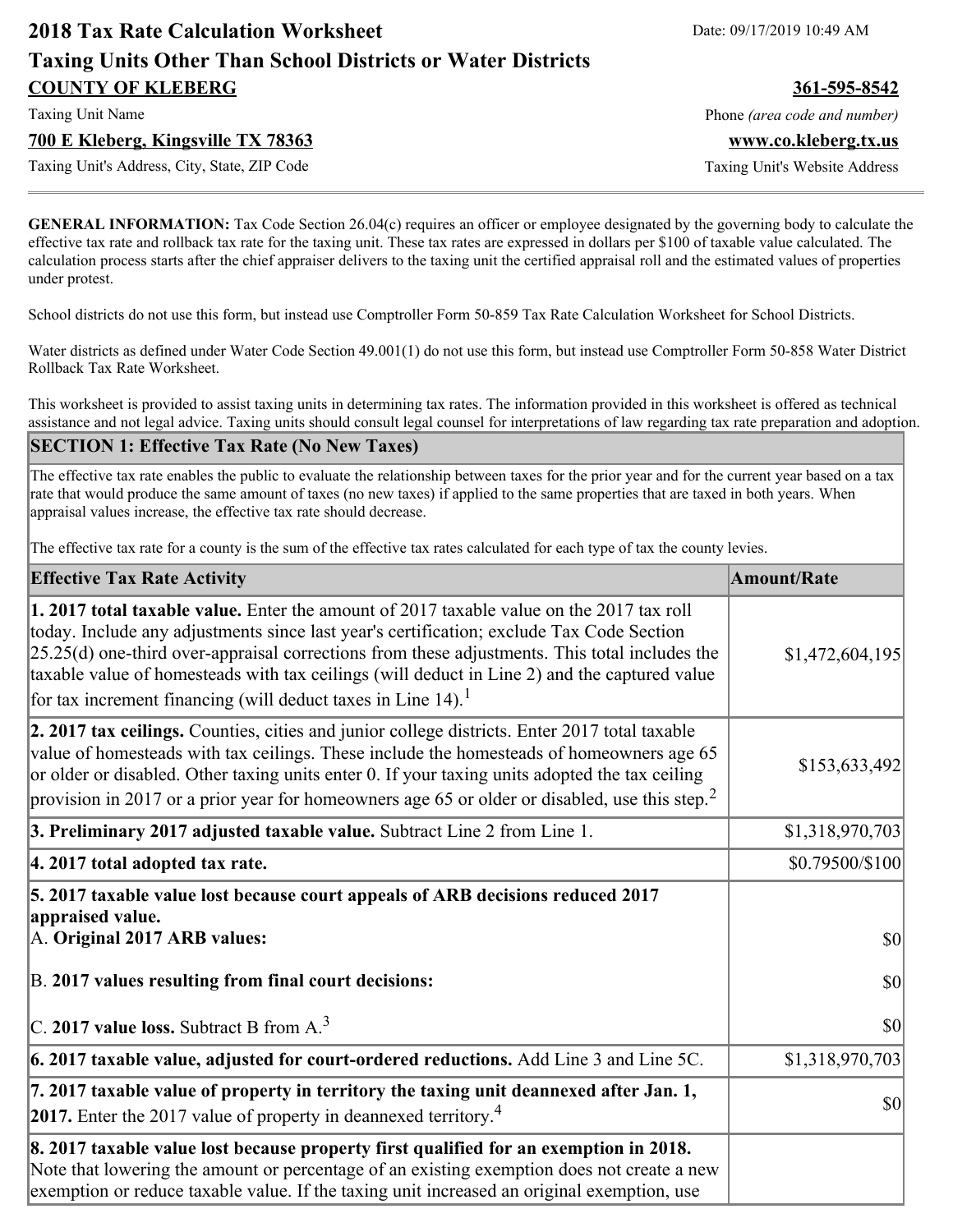| the difference between the original exempted amount and the increased exempted amount.<br>Do not include value lost due to freeport or goods-in-transit exemptions.                                                                                                                                                                                                                                                   |                 |
|-----------------------------------------------------------------------------------------------------------------------------------------------------------------------------------------------------------------------------------------------------------------------------------------------------------------------------------------------------------------------------------------------------------------------|-----------------|
| A. Absolute exemptions. Use 2017 market value:                                                                                                                                                                                                                                                                                                                                                                        | \$177,000       |
| B. Partial exemptions. 2018 exemption amount or 2018 percentage exemption times 2017<br>value:                                                                                                                                                                                                                                                                                                                        | \$1,557,130     |
| C. Value loss. Add A and $B^5$                                                                                                                                                                                                                                                                                                                                                                                        | \$1,734,130     |
| 9. 2017 taxable value lost because property first qualified for agricultural appraisal (1-<br>d or 1-d-1), timber appraisal, recreational/scenic appraisal or public access airport<br>special appraisal in 2018. Use only properties that qualified in 2018 for the first time; do<br>not use properties that qualified in 2017.                                                                                     |                 |
| A. 2017 market value:                                                                                                                                                                                                                                                                                                                                                                                                 | \$2,170,789     |
| B. 2018 productivity or special appraised value:                                                                                                                                                                                                                                                                                                                                                                      | \$72,500        |
| C. Value loss. Subtract B from $A6$                                                                                                                                                                                                                                                                                                                                                                                   | \$2,098,289     |
| 10. Total adjustments for lost value. Add lines 7, 8C and 9C.                                                                                                                                                                                                                                                                                                                                                         | \$3,832,419     |
| 11. 2017 adjusted taxable value. Subtract Line 10 from Line 6.                                                                                                                                                                                                                                                                                                                                                        | \$1,315,138,284 |
| 12. Adjusted 2017 taxes. Multiply Line 4 by Line 11 and divide by \$100.                                                                                                                                                                                                                                                                                                                                              | \$10,455,349    |
| 13. Taxes refunded for years preceding tax year 2017. Enter the amount of taxes refunded<br>by the taxing unit for tax years preceding tax year 2017. Types of refunds include court<br>decisions, Tax Code Section 25.25(b) and (c) corrections and Tax Code Section 31.11<br>payment errors. Do not include refunds for tax year 2017. This line applies only to tax years<br>preceding tax year 2017. <sup>7</sup> | \$10,812        |
| 14. Taxes in tax increment financing (TIF) for tax year 2017. Enter the amount of taxes<br>paid into the tax increment fund for a reinvestment zone as agreed by the taxing unit. If the<br>taxing unit has no 2018 captured appraised value in Line 16D, enter $0.8$                                                                                                                                                 | $ 10\rangle$    |
| 15. Adjusted 2017 taxes with refunds and TIF adjustment. Add Lines 12 and 13, subtract<br>Line $149$                                                                                                                                                                                                                                                                                                                  | \$10,466,161    |
| 16. Total 2018 taxable value on the 2018 certified appraisal roll today. This value<br>includes only certified values and includes the total taxable value of homesteads with tax<br>ceilings (will deduct in Line 18). These homesteads include homeowners age 65 or older or<br>disabled. <sup>10</sup>                                                                                                             |                 |
| A. Certified values:                                                                                                                                                                                                                                                                                                                                                                                                  | \$1,535,096,246 |
| B. Counties: Include railroad rolling stock values certified by the Comptroller's office:                                                                                                                                                                                                                                                                                                                             | \$3,178,177     |
| C. Pollution control and energy storage system exemption: Deduct the value of property<br>exempted for the current tax year for the first time as pollution control or energy storage<br>system property:                                                                                                                                                                                                             | \$0             |
| D. Tax increment financing: Deduct the 2018 captured appraised value of property taxable<br>by a taxing unit in a tax increment financing zone for which the 2018 taxes will be deposited<br>into the tax increment fund. Do not include any new property value that will be included in                                                                                                                              | $ 10\rangle$    |
| Line 21 below. $11$                                                                                                                                                                                                                                                                                                                                                                                                   | \$1,538,274,423 |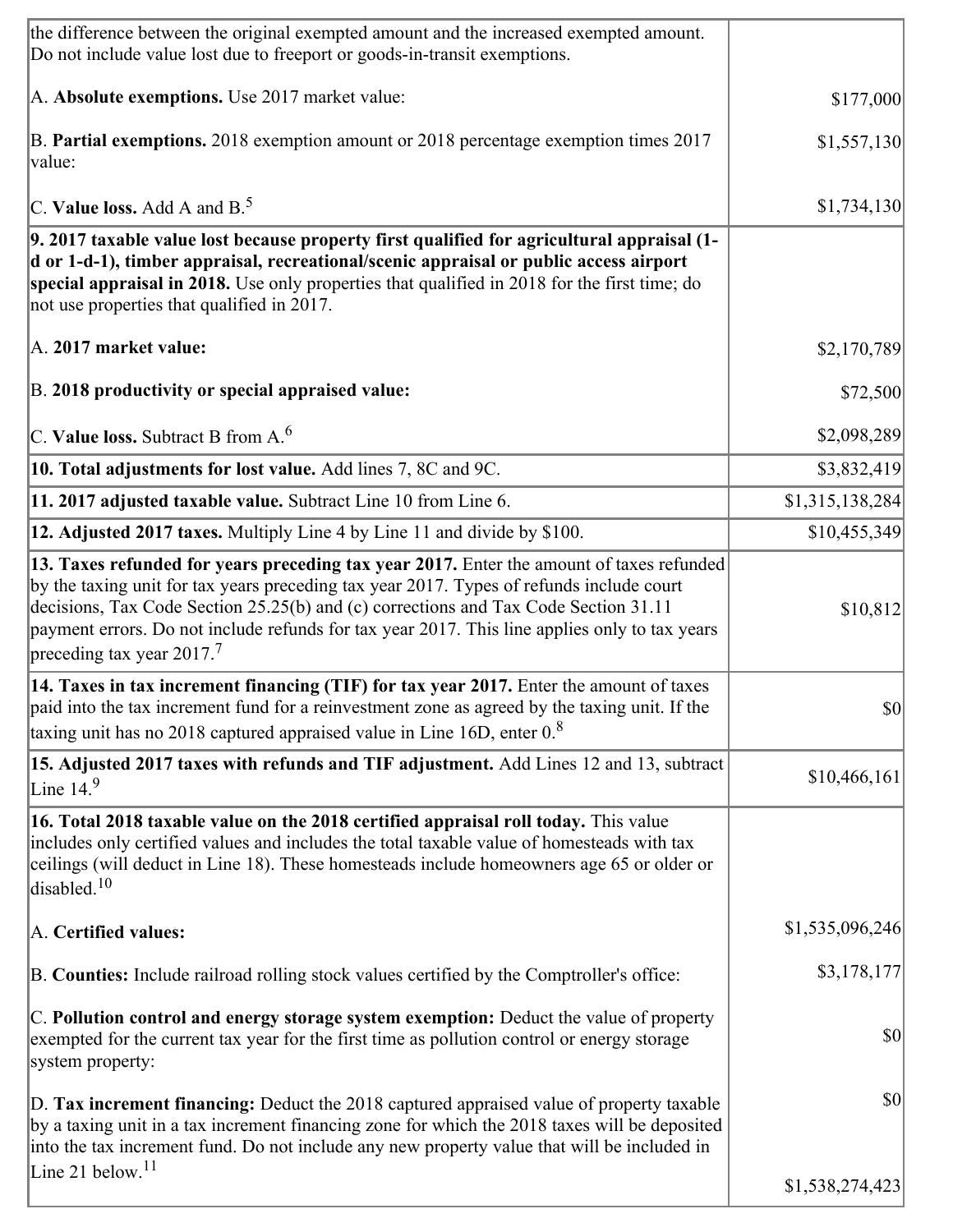| <b>E. Total 2018 value.</b> Add A and B, then subtract C and D.                                                                                                                                                                                                                                                                                                                                                                                                                                                                                                                                                                                                                                                          |                  |
|--------------------------------------------------------------------------------------------------------------------------------------------------------------------------------------------------------------------------------------------------------------------------------------------------------------------------------------------------------------------------------------------------------------------------------------------------------------------------------------------------------------------------------------------------------------------------------------------------------------------------------------------------------------------------------------------------------------------------|------------------|
| $ 17$ . Total value of properties under protest or not included on certified appraisal roll. <sup>12</sup>                                                                                                                                                                                                                                                                                                                                                                                                                                                                                                                                                                                                               |                  |
| A. 2018 taxable value of properties under protest. The chief appraiser certifies a list of<br>properties still under ARB protest. The list shows the appraisal district's value and the<br>taxpayer's claimed value, if any, or an estimate of the value if the taxpayer wins. For each of<br>the properties under protest, use the lowest of these values. Enter the total value. <sup>13</sup>                                                                                                                                                                                                                                                                                                                         | \$7,670,490      |
| B. 2018 value of properties not under protest or included on certified appraisal roll.<br>The chief appraiser gives taxing units a list of those taxable properties that the chief<br>appraiser knows about, but are not included in the appraisal roll certification. These<br>properties also are not on the list of properties that are still under protest. On this list of<br>properties, the chief appraiser includes the market value, appraised value and exemptions for<br>the preceding year and a reasonable estimate of the market value, appraised value and<br>exemptions for the current year. Use the lower market, appraised or taxable value (as<br>appropriate). Enter the total value. <sup>14</sup> | \$0              |
|                                                                                                                                                                                                                                                                                                                                                                                                                                                                                                                                                                                                                                                                                                                          | \$7,670,490      |
| C. Total value under protest or not certified: Add A and B.                                                                                                                                                                                                                                                                                                                                                                                                                                                                                                                                                                                                                                                              |                  |
| 18. 2018 tax ceilings. Counties, cities and junior colleges enter 2018 total taxable value of<br>homesteads with tax ceilings. These include the homesteads of homeowners age 65 or older<br>or disabled. Other taxing units enter 0. If your taxing units adopted the tax ceiling provision<br>$\vert$ in 2017 or a prior year for homeowners age 65 or older or disabled, use this step. <sup>15</sup>                                                                                                                                                                                                                                                                                                                 | \$153,627,479    |
| 19. 2018 total taxable value. Add Lines 16E and 17C. Subtract Line 18.                                                                                                                                                                                                                                                                                                                                                                                                                                                                                                                                                                                                                                                   | \$1,392,317,434  |
| 20. Total 2018 taxable value of properties in territory annexed after Jan. 1, 2017.<br>Include both real and personal property. Enter the 2018 value of property in territory<br>$\text{anne}$ xed. <sup>16</sup>                                                                                                                                                                                                                                                                                                                                                                                                                                                                                                        | \$0              |
| 21. Total 2018 taxable value of new improvements and new personal property located<br>in new improvements. New means the item was not on the appraisal roll in 2017. An<br>improvement is a building, structure, fixture or fence erected on or affixed to land. New<br>additions to existing improvements may be included if the appraised value can be<br>determined. New personal property in a new improvement must have been brought into the<br>taxing unit after Jan. 1, 2017, and be located in a new improvement. New improvements do<br>include property on which a tax abatement agreement has expired for $2018$ . <sup>17</sup>                                                                             | \$17,826,628     |
| 22. Total adjustments to the 2018 taxable value. Add Lines 20 and 21.                                                                                                                                                                                                                                                                                                                                                                                                                                                                                                                                                                                                                                                    | \$17,826,628     |
| 23. 2018 adjusted taxable value. Subtract Line 22 from Line 19.                                                                                                                                                                                                                                                                                                                                                                                                                                                                                                                                                                                                                                                          | \$1,374,490,806  |
| 24. 2018 effective tax rate. Divide Line 15 by Line 23 and multiply by $$100$ . <sup>18</sup>                                                                                                                                                                                                                                                                                                                                                                                                                                                                                                                                                                                                                            | $$0.76145/\$100$ |
| <b>25. COUNTIES ONLY.</b> Add together the effective tax rates for each type of tax the county<br>levies. The total is the 2018 county effective tax rate. <sup>19</sup>                                                                                                                                                                                                                                                                                                                                                                                                                                                                                                                                                 | $$0.76145/\$100$ |
|                                                                                                                                                                                                                                                                                                                                                                                                                                                                                                                                                                                                                                                                                                                          |                  |

- <sup>1</sup>Tex. Tax Code Section 26.012(14) <sup>9</sup>Tex. Tax Code Section 26.012(13) <sup>9</sup>Tex. Tax Code Section 26.012 <sup>2</sup>Tex. Tax Code Section 26.012(14)<br><sup>3</sup>Tex. Tax Code Section 26.012(13)
	-
	-
- <sup>3</sup>Tex. Tax Code Section 26.012(13) <sup>11</sup>Tex. Tax Code Section 26.03(c) <sup>4</sup>Tex. Tax Code Section 26.01(c)
	-
- 
- <sup>6</sup>Tex. Tax Code Section 26.012(15)<br><sup>7</sup>Tex. Tax Code Section 26.012(13)
- 
- 
- <sup>4</sup>Tex. Tax Code Section 26.012(15) <sup>12</sup>Tex. Tax Code Section 26.01(c) and (d)<br><sup>5</sup>Tex. Tax Code Section 26.012(15) <sup>13</sup>Tex. Tax Code Section 26.01(c)
	- <sup>13</sup>Tex. Tax Code Section 26.01(c) <sup>14</sup>Tex. Tax Code Section 26.01(d)
	-
- <sup>7</sup>Tex. Tax Code Section 26.012(13) <sup>15</sup>Tex. Tax Code Section 26.012(6)<br><sup>8</sup>Tex. Tax Code Section 26.03(c) <sup>16</sup>Tex. Tax Code Section 26.012(17)
	- $16$ Tex. Tax Code Section 26.012(17)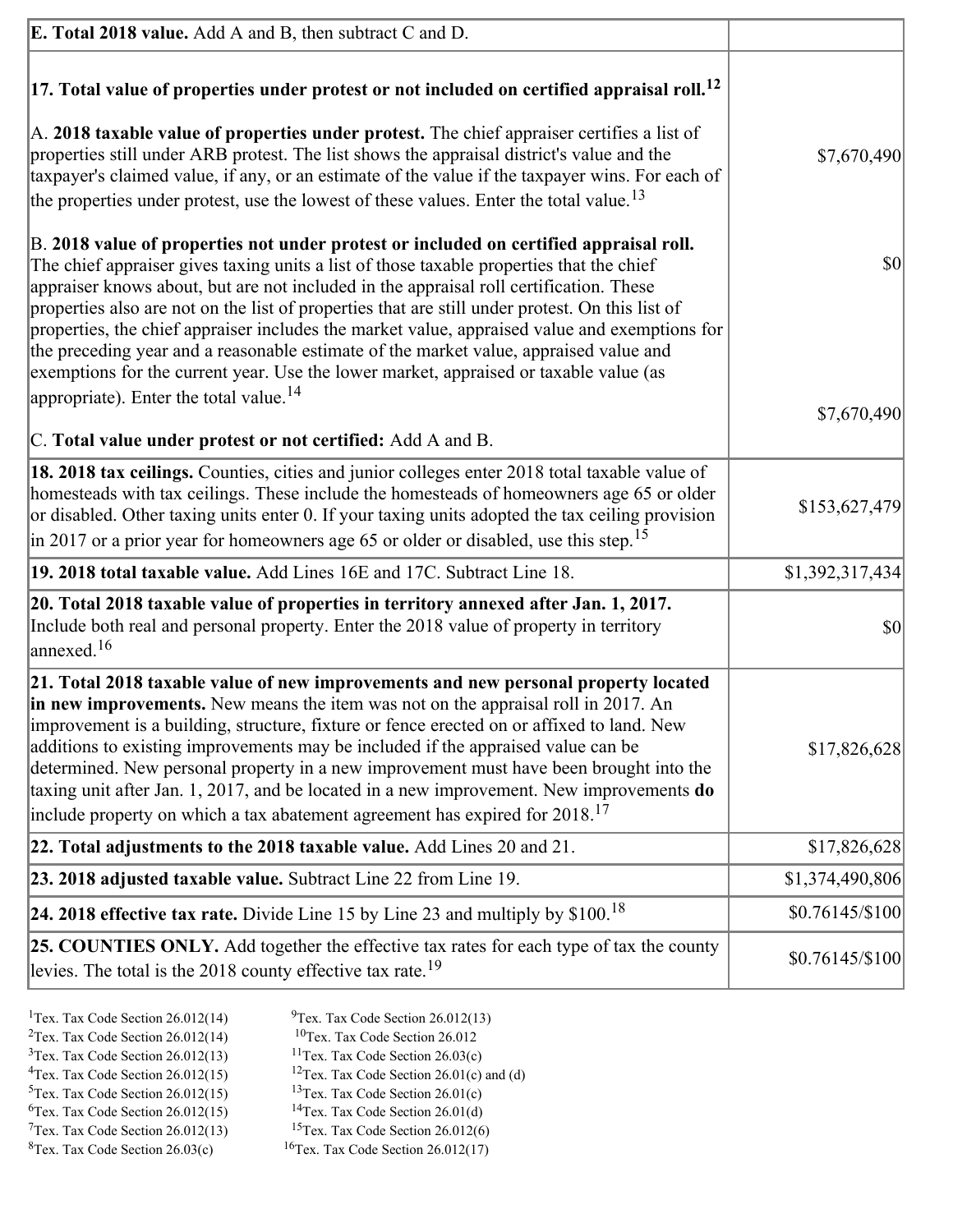## **SECTION 2: Rollback Tax Rate**

The rollback tax rate is split into two separate rates:

- 1. **Maintenance and Operations (M&O):** The M&O portion is the tax rate that is needed to raise the same amount of taxes that the taxing unit levied in the prior year plus eight percent. This rate accounts for such things as salaries, utilities and day-to-day operations.
- 2. **Debt:** The debt tax rate includes the debt service necessary to pay the taxing unit's debt payments in the coming year. This rate accounts for principal and interest on bonds and other debt secured by property tax revenue.

The rollback tax rate for a county is the sum of the rollback tax rates calculated for each type of tax the county levies. In most cases the rollback tax rate exceeds the effective tax rate, but occasionally decreases in a taxing unit's debt service will cause the effective tax rate to be higher than the rollback tax rate.

| <b>Rollback Tax Rate Activity</b>                                                                                                                                                                                                                                                                                                                                                                                                                                                                                                                                                                                                                                       | <b>Amount/Rate</b> |
|-------------------------------------------------------------------------------------------------------------------------------------------------------------------------------------------------------------------------------------------------------------------------------------------------------------------------------------------------------------------------------------------------------------------------------------------------------------------------------------------------------------------------------------------------------------------------------------------------------------------------------------------------------------------------|--------------------|
| 26. 2017 maintenance and operations ( $M&O$ ) tax rate.                                                                                                                                                                                                                                                                                                                                                                                                                                                                                                                                                                                                                 | $$0.76197/\$100$   |
| 27. 2017 adjusted taxable value. Enter the amount from Line 11.                                                                                                                                                                                                                                                                                                                                                                                                                                                                                                                                                                                                         | \$1,315,138,284    |
| 28. 2017 M&O taxes.                                                                                                                                                                                                                                                                                                                                                                                                                                                                                                                                                                                                                                                     |                    |
| A. Multiply Line 26 by Line 27 and divide by $$100$ .                                                                                                                                                                                                                                                                                                                                                                                                                                                                                                                                                                                                                   | \$10,020,959       |
| B. Cities, counties and hospital districts with additional sales tax: Amount of additional<br>sales tax collected and spent on M&O expenses in 2017. Enter amount from full year's sales<br>tax revenue spent for M&O in 2017 fiscal year, if any. Other taxing units enter 0. Counties<br>exclude any amount that was spent for economic development grants from the amount of<br>sales tax spent.                                                                                                                                                                                                                                                                     | \$1,872,245        |
| C. Counties: Enter the amount for the state criminal justice mandate. If second or later year,<br>the amount is for increased cost above last year's amount. Other taxing units enter 0.                                                                                                                                                                                                                                                                                                                                                                                                                                                                                | $ 10\rangle$       |
| D. Transferring function: If discontinuing all of a department, function or activity and<br>transferring it to another taxing unit by written contract, enter the amount spent by the taxing<br>unit discontinuing the function in the 12 months preceding the month of this calculation. If<br>the taxing unit did not operate this function for this 12-month period, use the amount spent<br>in the last full fiscal year in which the taxing unit operated the function. The taxing unit<br>discontinuing the function will subtract this amount in H below. The taxing unit receiving<br>the function will add this amount in H below. Other taxing units enter 0. | $ 10\rangle$       |
| E. Taxes refunded for years preceding tax year 2017: Enter the amount of M&O taxes<br>refunded in the preceding year for taxes before that year. Types of refunds include court<br>decisions, Tax Code Section 25.25(b) and (c) corrections and Section 31.11 payment errors.<br>Do not include refunds for tax year 2017. This line applies only to tax years preceding tax<br> year 2017.                                                                                                                                                                                                                                                                             | \$10,382           |
| F. Enhanced indigent health care expenditures: Enter the increased amount for the<br>current year's enhanced indigent health care expenditures above the preceding tax year's<br>enhanced indigent health care expenditures, less any state assistance.                                                                                                                                                                                                                                                                                                                                                                                                                 | <b>\$0</b>         |
| G. Taxes in TIF: Enter the amount of taxes paid into the tax increment fund for a<br>reinvestment zone as agreed by the taxing unit. If the taxing unit has no 2018 captured<br>appraised value in Line 16D, enter 0.                                                                                                                                                                                                                                                                                                                                                                                                                                                   | $ 10\rangle$       |
| H. Adjusted M&O Taxes. Add A, B, C, E and F. For taxing unit with D, subtract if<br>discontinuing function and add if receiving function. Subtract G.                                                                                                                                                                                                                                                                                                                                                                                                                                                                                                                   | \$11,903,586       |
| 29. 2018 adjusted taxable value. Enter Line 23 from the Effective Tax Rate Worksheet.                                                                                                                                                                                                                                                                                                                                                                                                                                                                                                                                                                                   | \$1,374,490,806    |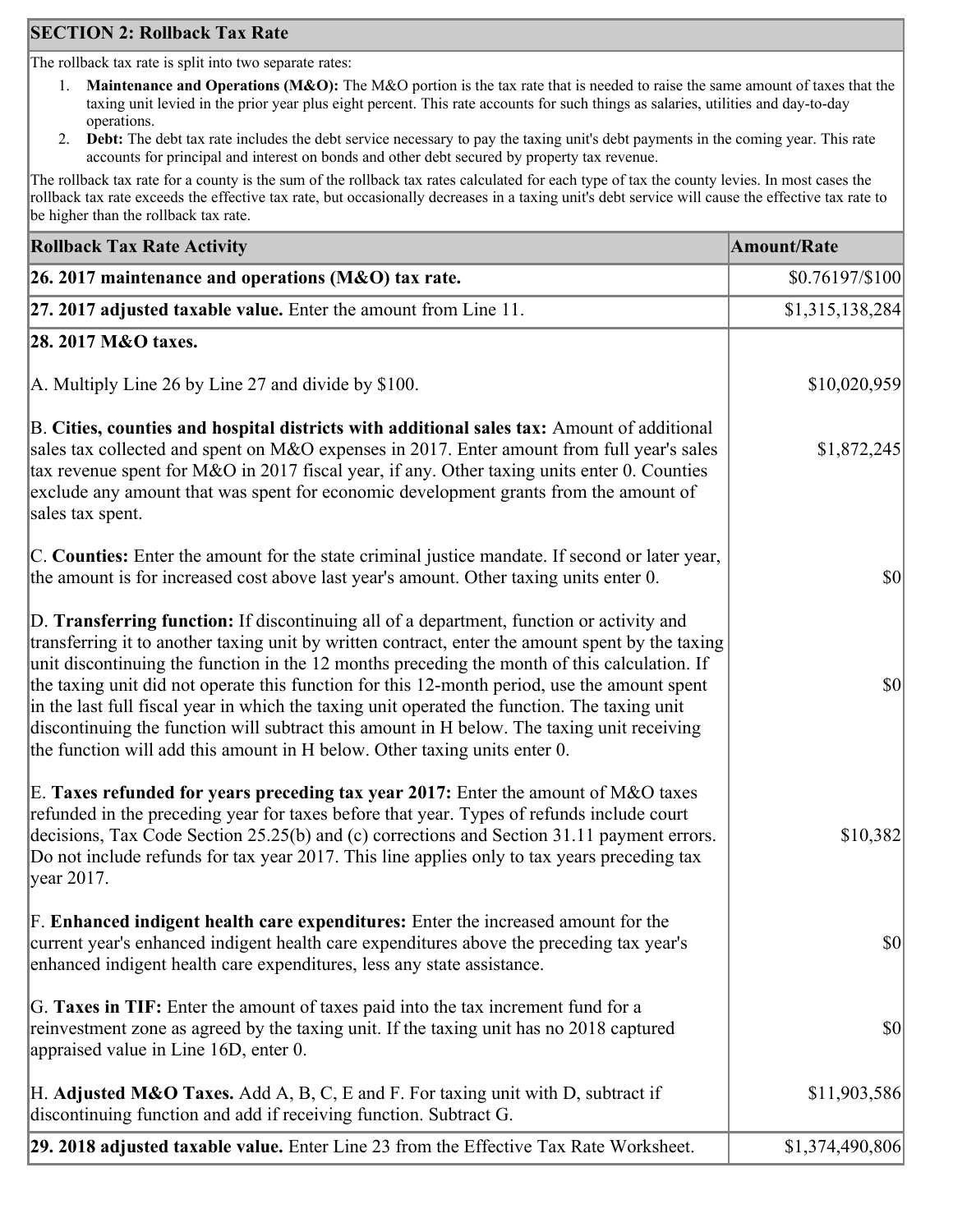| 30. 2018 effective maintenance and operations rate. Divide Line 28H by Line 29 and<br>multiply by \$100.                                                                                                                                                                                                                                                                                                                                                                                                                                                                                                                                                                                                                  | \$0.86604/\$100 |
|---------------------------------------------------------------------------------------------------------------------------------------------------------------------------------------------------------------------------------------------------------------------------------------------------------------------------------------------------------------------------------------------------------------------------------------------------------------------------------------------------------------------------------------------------------------------------------------------------------------------------------------------------------------------------------------------------------------------------|-----------------|
| $31.2018$ rollback maintenance and operation rate. Multiply Line 30 by 1.08.                                                                                                                                                                                                                                                                                                                                                                                                                                                                                                                                                                                                                                              | \$0.93532/\$100 |
| 32. Total 2018 debt to be paid with property taxes and additional sales tax revenue.<br>Debt means the interest and principal that will be paid on debts that:<br>$(1)$ are paid by property taxes,<br>$(2)$ are secured by property taxes,<br>$(3)$ are scheduled for payment over a period longer than one year and<br>$(4)$ are not classified in the taxing unit's budget as M&O expenses<br>A. Debt also includes contractual payments to other taxing units that have incurred debts on<br>behalf of this taxing unit, if those debts meet the four conditions above. Include only<br>amounts that will be paid from property tax revenue. Do not include appraisal district budget<br>payments. Enter debt amount. | \$421,185       |
| B. Subtract unencumbered fund amount used to reduce total debt.                                                                                                                                                                                                                                                                                                                                                                                                                                                                                                                                                                                                                                                           | \$0             |
| C. Subtract amount paid from other resources.                                                                                                                                                                                                                                                                                                                                                                                                                                                                                                                                                                                                                                                                             |                 |
| D. Adjusted debt. Subtract B and C from A.                                                                                                                                                                                                                                                                                                                                                                                                                                                                                                                                                                                                                                                                                | \$0             |
|                                                                                                                                                                                                                                                                                                                                                                                                                                                                                                                                                                                                                                                                                                                           | \$421,185       |
| 33. Certified 2017 excess debt collections. Enter the amount certified by the collector.                                                                                                                                                                                                                                                                                                                                                                                                                                                                                                                                                                                                                                  | \$0             |
| 34. Adjusted 2018 debt. Subtract Line 33 from Line 32D.                                                                                                                                                                                                                                                                                                                                                                                                                                                                                                                                                                                                                                                                   | \$421,185       |
| 35. Certified 2018 anticipated collection rate. Enter the rate certified by the collector. If<br>the rate is 100 percent or greater, enter 100 percent.                                                                                                                                                                                                                                                                                                                                                                                                                                                                                                                                                                   | 100.00%         |
| 36. 2018 debt adjusted for collections. Divide Line 34 by Line 35                                                                                                                                                                                                                                                                                                                                                                                                                                                                                                                                                                                                                                                         | \$421,185       |
| <b>37. 2018 total taxable value.</b> Enter the amount on Line 19.                                                                                                                                                                                                                                                                                                                                                                                                                                                                                                                                                                                                                                                         | \$1,392,317,434 |
| <b>38. 2018 debt tax rate.</b> Divide Line 36 by Line 37 and multiply by \$100.                                                                                                                                                                                                                                                                                                                                                                                                                                                                                                                                                                                                                                           | \$0.03025/\$100 |
| 39. 2018 rollback tax rate. Add Lines 31 and 38.                                                                                                                                                                                                                                                                                                                                                                                                                                                                                                                                                                                                                                                                          | \$0.96557/\$100 |
| 40. COUNTIES ONLY. Add together the rollback tax rates for each type of tax the county<br>levies. The total is the 2018 county rollback tax rate.                                                                                                                                                                                                                                                                                                                                                                                                                                                                                                                                                                         | \$0.96557/\$100 |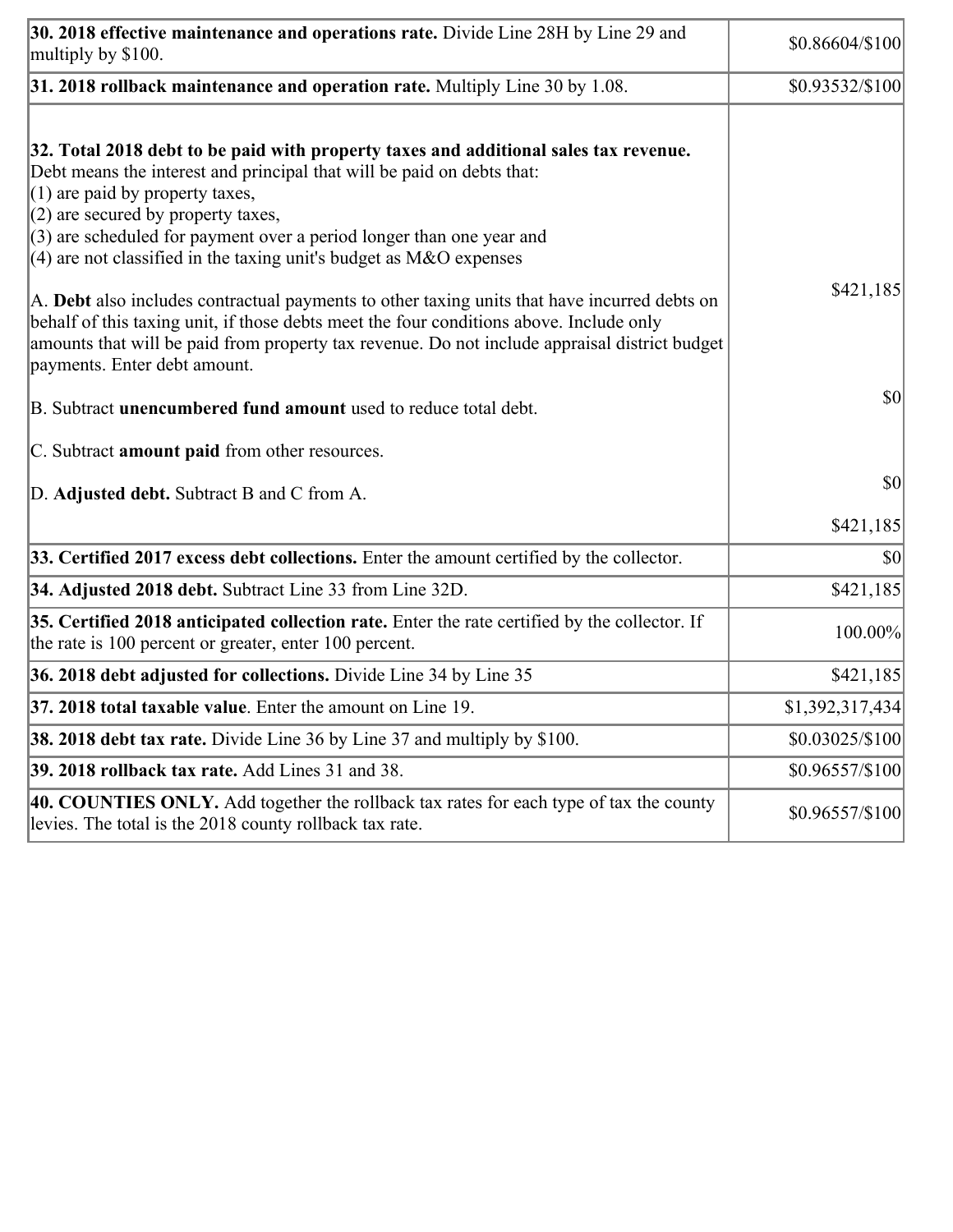## **SECTION 3: Additional Sales Tax to Reduce Property Taxes**

Cities, counties and hospital districts may levy a sales tax specifically to reduce property taxes. Local voters by election must approve imposing or abolishing the additional sales tax. If approved, the taxing unit must reduce its effective and rollback tax rates to offset the expected sales tax revenue.

This section should only be completed by a county, city or hospital district that is required to adjust its effective tax rate and/or rollback tax rate because it adopted the additional sales tax.

| <b>Activity</b>                                                                                                                                                                                                                                                                                                                                                                                                                                                                             | <b>Amount/Rate</b> |
|---------------------------------------------------------------------------------------------------------------------------------------------------------------------------------------------------------------------------------------------------------------------------------------------------------------------------------------------------------------------------------------------------------------------------------------------------------------------------------------------|--------------------|
| 41. Taxable Sales. For taxing units that adopted the sales tax in November 2017 or May<br>2018, enter the Comptroller's estimate of taxable sales for the previous four quarters. <sup>20</sup><br>Estimates of taxable sales may be obtained through the Comptroller's Allocation Historical<br>Summary webpage. Taxing units that adopted the sales tax before November 2017, skip this<br>line.                                                                                          | \$0                |
| 42. Estimated sales tax revenue. Counties exclude any amount that is or will be spent for<br>economic development grants from the amount of estimated sales tax revenue. <sup>21</sup> Taxing<br>units that adopted the sales tax in November 2017 or in May 2018.<br>Multiply the amount on Line 41 by the sales tax rate (.01, .005 or .0025, as applicable) and<br>multiply the result by .95. <sup>22</sup><br> - or -<br>Taxing units that adopted the sales tax before November 2017. | \$1,933,046        |
| Enter the sales tax revenue for the previous four quarters. Do not multiply by .95.<br>43. 2018 total taxable value. Enter the amount from Line 37 of the Rollback Tax Rate<br>Worksheet.                                                                                                                                                                                                                                                                                                   | \$1,392,317,434    |
| <b>44. Sales tax adjustment rate.</b> Divide Line 42 by Line 43 and multiply by \$100.                                                                                                                                                                                                                                                                                                                                                                                                      | \$0.13884/\$100    |
| 45. 2018 effective tax rate, unadjusted for sales tax. <sup>23</sup> Enter the rate from Line 24 or 25,<br>as applicable, on the Effective Tax Rate Worksheet.                                                                                                                                                                                                                                                                                                                              | \$0.76145/\$100    |
| 46. 2018 effective tax rate, adjusted for sales tax. Taxing units that adopted the sales tax in<br>November 2017 or in May 2018. Subtract Line 44 from Line 45. Skip to Line 47 if you<br>adopted the additional sales tax before November 2017.                                                                                                                                                                                                                                            | \$0.76145/\$100    |
| 47. 2018 rollback tax rate, unadjusted for sales tax. <sup>24</sup> Enter the rate from Line 39 or 40,<br>as applicable, of the Rollback Tax Rate Worksheet.                                                                                                                                                                                                                                                                                                                                | \$0.96557/\$100    |
| 48. 2018 rollback tax rate, adjusted for sales tax. Subtract Line 44 from Line 47.                                                                                                                                                                                                                                                                                                                                                                                                          | \$0.82673/\$100    |

<sup>17</sup>Tex. Tax Code Section 26.012(17)

<sup>18</sup>Tex. Tax Code Section 26.04(c)

<sup>19</sup>Tex. Tax Code Section 26.04(d)

 $20$ Tex. Tax Code Section 26.041(d)

<sup>21</sup>Tex. Tax Code Section  $26.041(i)$ 

 $22$ Tex. Tax Code Section 26.041(d)

 $23$ Tex. Tax Code Section 26.04(c)  $24$ Tex. Tax Code Section 26.04(c)